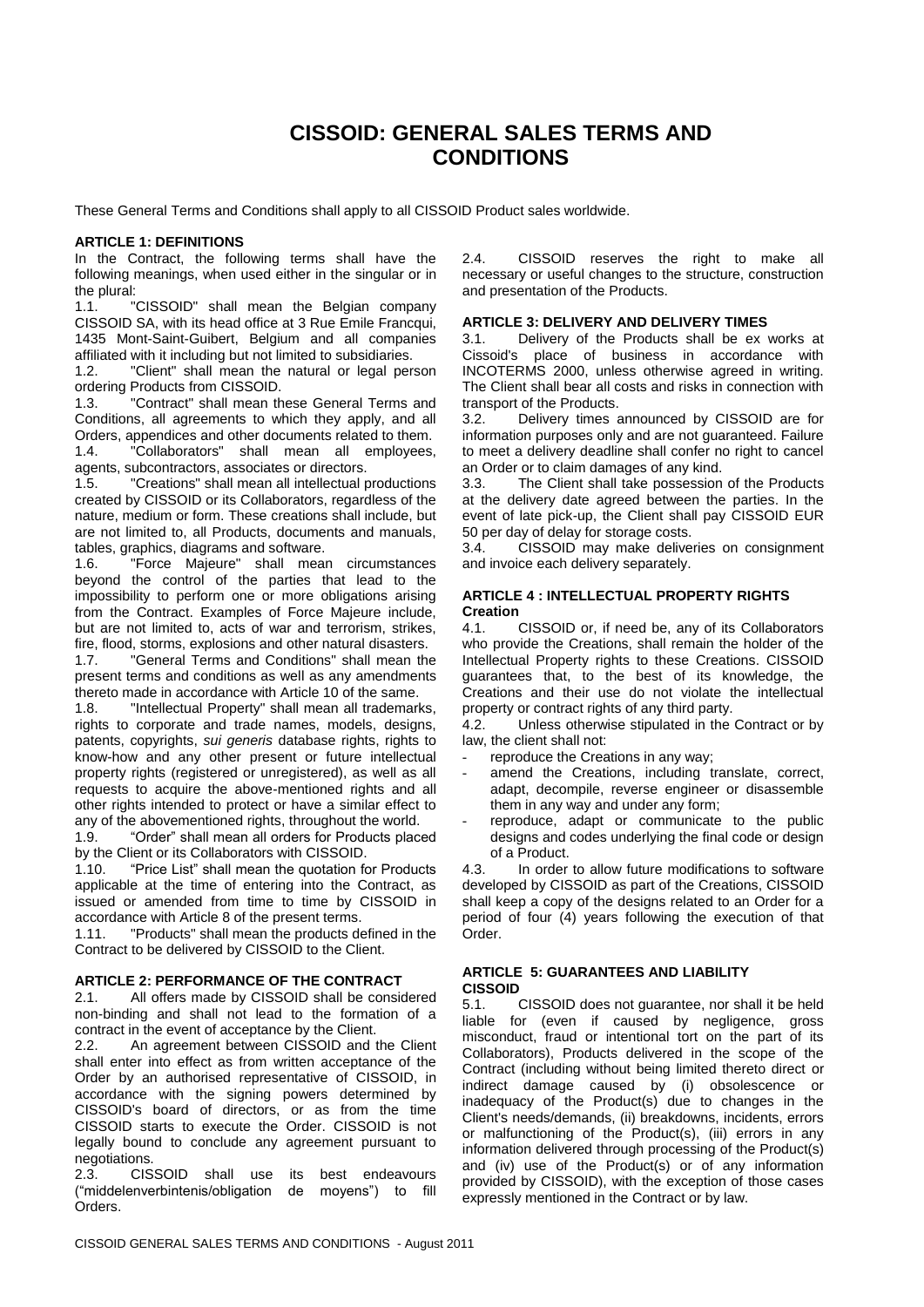5.2. CISSOID warrants that the Products shall be free from defects in raw materials or manufacturing that render them unsuitable for their intended use for a period of twelve (12) months following delivery, with the exception of defects resulting from ordinary wear and tear, negligence, wrongful handling and maintenance, accidents or any act that cannot be attributed to CISSOID (the "Defects"). This warranty is limited to the replacement of defective parts, with the understanding that labour costs, transport and additional taxes are not covered. This warranty only applies when, if applicable, the Products have been installed by CISSOID or its authorised Collaborators.

5.3. CISSOID shall not be bound by any warranty if the Client fails to notify it by registered mail of the existence of a Defect within two weeks following the discovery thereof.

5.4. Regardless of the nature, basis for or modalities of an action against CISSOID or its Collaborators, the compensation owed to the Client to make good the damage it sustained may not exceed the Price paid by the Client for the Products which form the subject matter of the complaint.

## **The Client**

5.7. The Client shall be solely liable to itself and third parties (with the exception of CISSOID) for use made of the Products delivered by CISSOID. The Client is aware that the Products are not designed, manufactured or intended for use as on-line monitoring equipment in hazardous environments requiring failsafe performance, such as the operation of nuclear facilities, aircraft navigation or communication systems, mass transit, air traffic control, direct life-support machines, or weapon systems, where failure of the Product could result directly in death, personal injury or severe physical or environmental damage.<br>5.8. The Client sh

The Client shall protect CISSOID against any damage or inconvenience caused directly or indirectly by all claims by third parties regarding use of the Products.

## **ARTICLE 6 : TERMINATION**

6.1. Either party shall have the right to terminate the Contract immediately and without advance notice or prejudice to its right to recover damages in the event that:

- a. the other party is subject to recovery, bankruptcy or dissolution proceedings or discontinues its business, for any reason whatsoever;
- b. an event of Force Majeure, as described in Article 9 of the present terms, persists for more than one (1) month.

6.2. CISSOID shall have the right to terminate the Contract immediately, without prejudice to its right to claim damages, in the event of failure by the Client to meet its contractual obligations, if this failure could have been prevented but the Client failed to do so within fifteen (15) working days from receipt of written notice of the breach from CISSOID.

6.3. CISSOID shall have the right to terminate the Contract immediately, without prejudice to its right to claim damages, in the event of a delay in payment by the Client in excess of fifteen (15) working days following the issuance of a written notice to the Client.

6.4. Without prejudice to any other rights mentioned in this article, CISSOID shall have the right, if it terminates the Contract on any of the grounds contained in Article 6.1, 6.2 or 6.3 above, to claim immediate payment for the Products from the Clients.

## **ARTICLE 7: DUTY OF CONFIDENTIALITY**

7.1. Each party undertakes to consider as confidential and not to disclose any information indicated as confidential by the other party and of which it learns in any form in the scope of performance of the present Contract. With respect to confidential information provided to the other party orally or visually during meetings, the party receiving the information must be informed of its confidential nature at the time it is provided. The disclosing party must confirm in writing that it informed the other party that the information it received was confidential within thirty (30) calendar days following the oral or visual disclosure. The following shall in any event be considered confidential: any designs and codes underlying the final designs and codes of the Products. Each party shall remain the holder of any confidential information provided to the other party.

7.2. The following shall not be considered confidential:

a. the existence of the Contract;

- b. information belonging to the parties that is made public by the parties themselves;
- c. information legally obtained from a third party that is not bound by a duty of confidentiality or statutory right;
- d. information known or developed by one of the parties prior to its transmission in the scope of the Contract, as evidenced by prior written documents;
- e. information that entered the public domain during prior communications or subsequently, without the intervention or fault of the receiving party.

7.3. Each party undertakes to take all necessary measures to preserve the confidential nature of the information, notably by:

- a. not revealing, in whole or in part, orally or in writing, confidential information to anyone except Collaborators of the parties that need to know the information in order to perform the Contract; these persons shall be informed of the content of and obligations stemming from the Contract, and each shall be held liable for any breach committed in this respect by any of its Collaborators; upon request, either party can be forced by the other to supply the names of those persons with access to confidential information;
- b. not revealing confidential information to any third party except with the other party's express prior consent in writing, unless otherwise provided in the Contract:
- c. not using confidential information in any situation other than to achieve the purpose and in the hypothetical cases mentioned in the Contract;
- returning to the other party or deleting, at its choosing and as soon as possible upon request, any document, copy, note, recording, memorandum or other writing from that party containing confidential information;
- e. in the event a court or administrative order is issued to disclose, in whole or in part, confidential information belonging to the other party, by informing the other party within 24 hours from learning of the aforementioned order; the disclosing party undertakes to provide only information it is legally obliged to reveal and shall ensure that the information is treated as confidentially as possible.

7.4. This duty of confidentiality is valid for the entire duration of the Contract and for five years thereafter, regardless of the cause of termination.

#### **ARTICLE 8: PRICES, PAYMENT AND TAXES**

8.1. The Price List or special terms and conditions, if applicable, shall specify the prices applicable to the